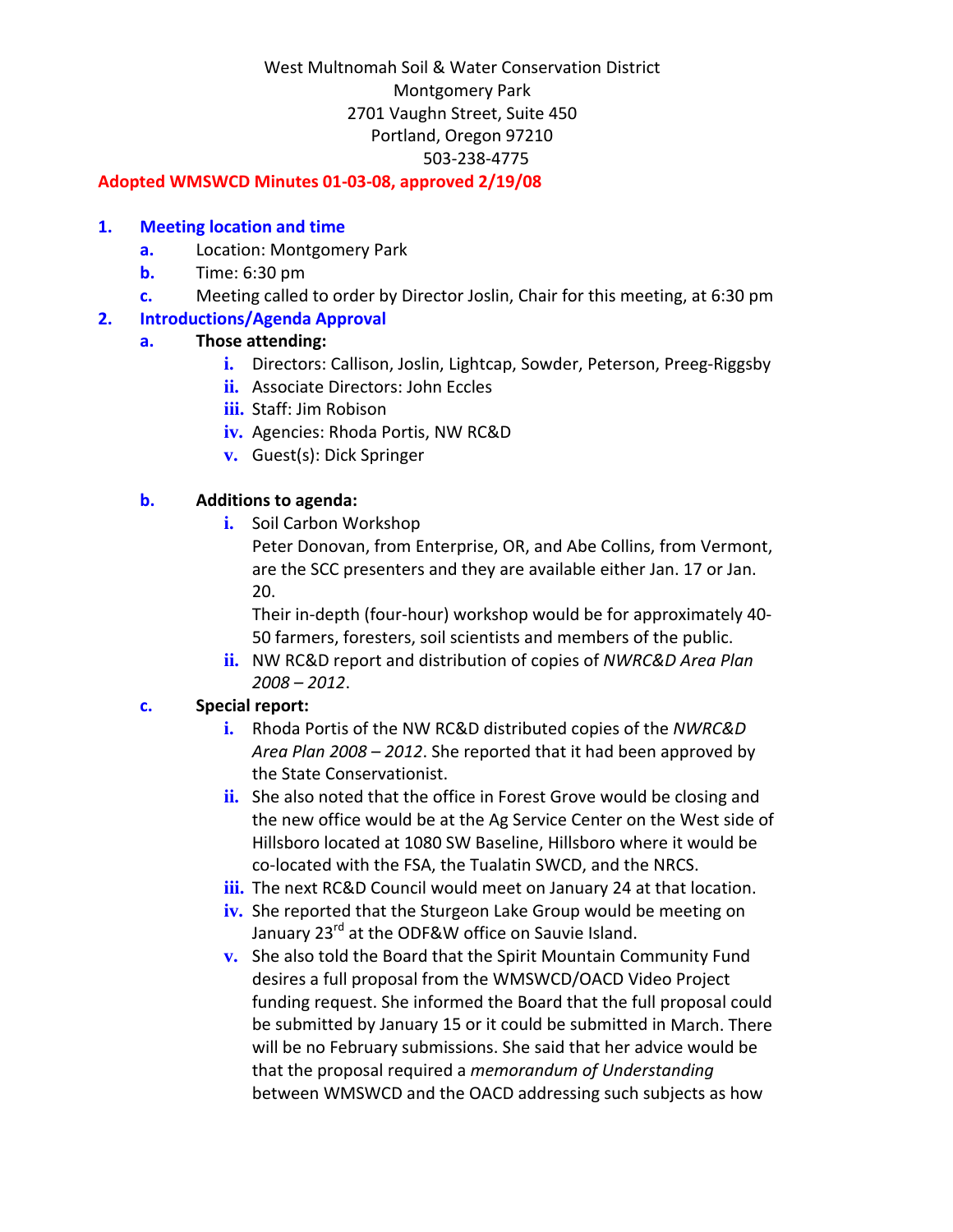and where the equipment will be housed and how it will be used. She also told the Board that the Spirit Mountain Community Fund no longer accepted hard copy submissions, but wished all submissions to be submitted electronically (online). John Eccles said that he thought that the time frame between January  $3<sup>rd</sup>$  and January  $15<sup>th</sup>$  was too short to accomplish the *Memorandum of Understanding* and coordinate with John McDonald of the OACD. He suggested that March would be a better target date for submission.

**vi.** Rhoda said she was pleased to inform the Board that the Clackamas Stewardship Partners has been selected for the "Two Chiefs' Partnership Award". This award, from the Chief of US Forest Service and the Chief of NRCS, recognizes the Clackamas Stewardship Partners for their collaborative efforts to enhance ecosystem health and economic viability of local communities within the Clackamas River Watershed. The Clackamas Board of Commissioners will honor this achievement at their meeting on January  $31<sup>st</sup>$ .

#### **4. Minutes and Treasurers Report**

**a.** Director Preeg‐Riggsby submitted an amended minutes for the September 18, 2007 Board meeting. (See document: *Draft WMSWCD Minutes 09‐18‐07 tpr edits.doc*). The corrections were: to replace *secretary* with *treasurer* in reference to the treasurer's report section 4, subheading (a) and (b); and to add the following to the sentence She said that further work needs to be devoted to developing a policy *when the new District Manager is hired*. Also she suggested inserting a subheading (c) which read as follows:

*c. Preeg Riggsby discussed the need for a way for employees to pay for expenses without using their own funds. Bill Goode, previous Treasurer, had applied for a debit card; At a previous meeting Bob Wiley suggested that the District use credit cards instead of a debit card. There was discussion and agreement amongst Board members that Preeg Riggsby and Robison should pursue credit cards for District employees. No vote was taken.*

The Board discussed for a second time issuing credit cards to District staff. Director Preeg‐Riggsby and District Administrator Jim Robison provided additional details. [See document *Agreement to Accept the U.S. Bank One Card.*] She informed the Board that the type of charge card available would allow the District to review charges, and would make the user legally responsible for proper usage.

**Director Sowder made a motion, seconded by Director Preeg‐Riggsby to accept the Draft Minutes 09/18/07 as amended. Passed with four YES votes**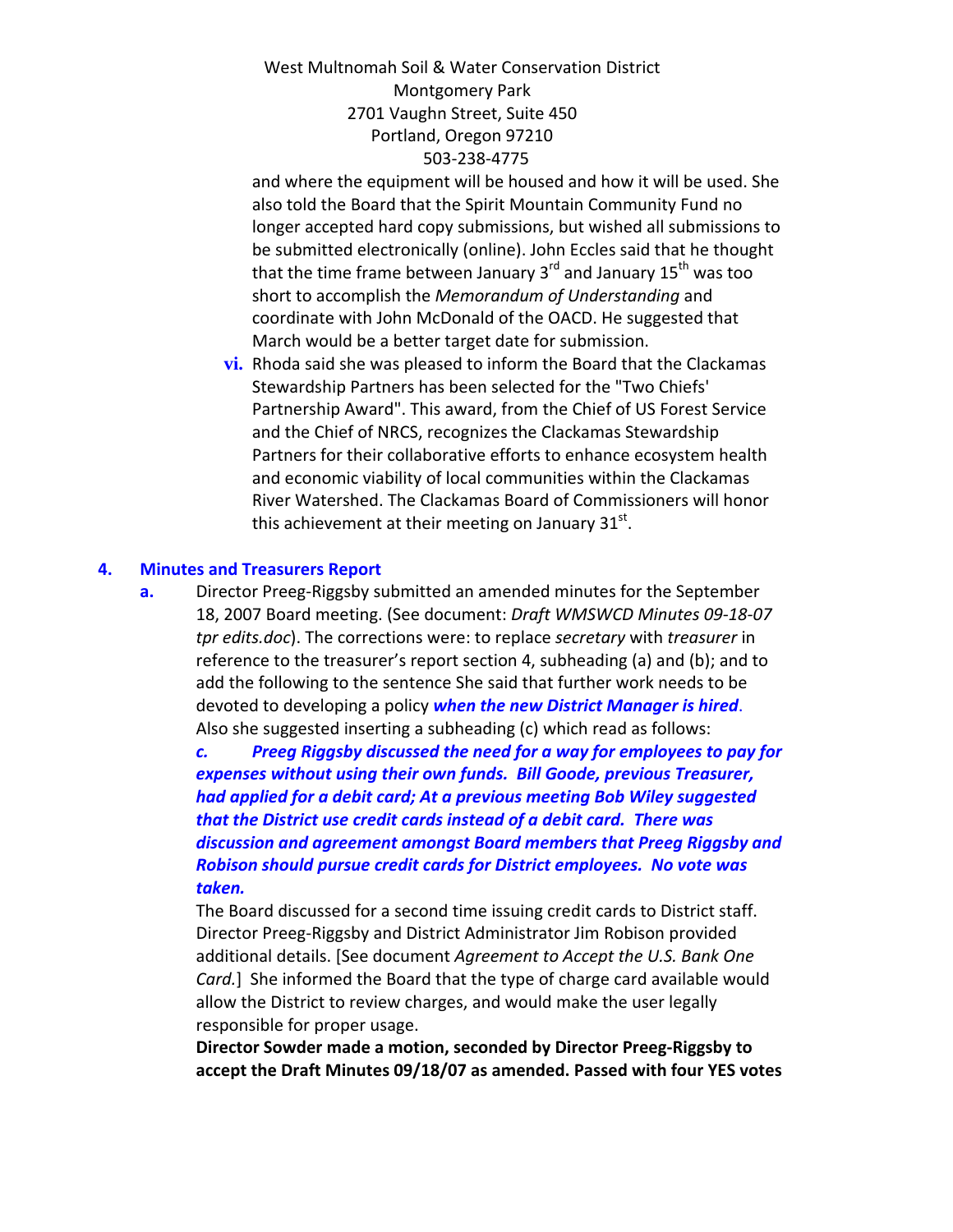**(Sowder, Lightcap, Peterson, Preeg‐Riggsby; with two abstentions: Callison and Joslin.**

**b. Director Sowder made a motion, seconded by Director Lightcap, to accept the Draft Minutes for the November 16 Board/Annual Meeting. Passed with four YES votes (Sowder, Lightcap, Peterson, and Preeg‐Riggsby); No NO votes; and two abstentions (Callison and Joslin).**

## **c. Treasurer's Report.**

- **i.** The following documents were submitted in packet:
	- *WMSWCD General Fund Budget vs. Actual‐July 2007 Through June 2008*
	- *WMSWCD Balance Sheet As of January 3, 2008*
	- *WMSWCD Transaction Log for December 2007*
	- *WMSWCD Unpaid Bills Detail as of January 3, 2008*
	- *WMSWCD Open Invoices as of January 3, 2008*
- **ii.** Treasurer Preeg-Riggsby informed the Board that there was one unpaid bill that did not appear on the *Unpaid Bills Detail as of January 3, 2008*. Travel re‐imbursement for airline tickets and car rental were presented for the candidate for District Manager's position who flew down from Alaska at the request of the personnel committee. Director Preeg‐Riggsby said a budget revision is necessary. **Director Lightcap made a motion, seconded by Director Sowder, to reimburse the candidates travel expenses.** Jim Robison informed the Board that the budget could be revised to move \$1,008 from *Contingency* to *Administrative Travel*. **Chair Lightcap revised his motion to read: to transfer from Contingency to Administrative Travel to cover the reimbursement expense. Motion Passed with 6 Yes and 0 No votes.**

The Board discussed the necessity for a reimbursement policy. After the motion passed, Director Preeg‐Riggsby commented that is was the inviting organization that usually meets the travel expenses (i.e., buys the tickets). (Discussion referred to later in the meeting.)

**iii.** District Administrator Jim Robison informed the Board that the reimbursement of the Sturgeon Lake Fund required the adoption of the following resolution: *A resolution transferring a portion of "General Operating Contingency" to "Transfer to Sturgeon Lake Fund".* **Director Lightcap made a motion, seconded by Director Preeg‐Riggsby to adopt the Resolution. The Motion passed with six YES votes.**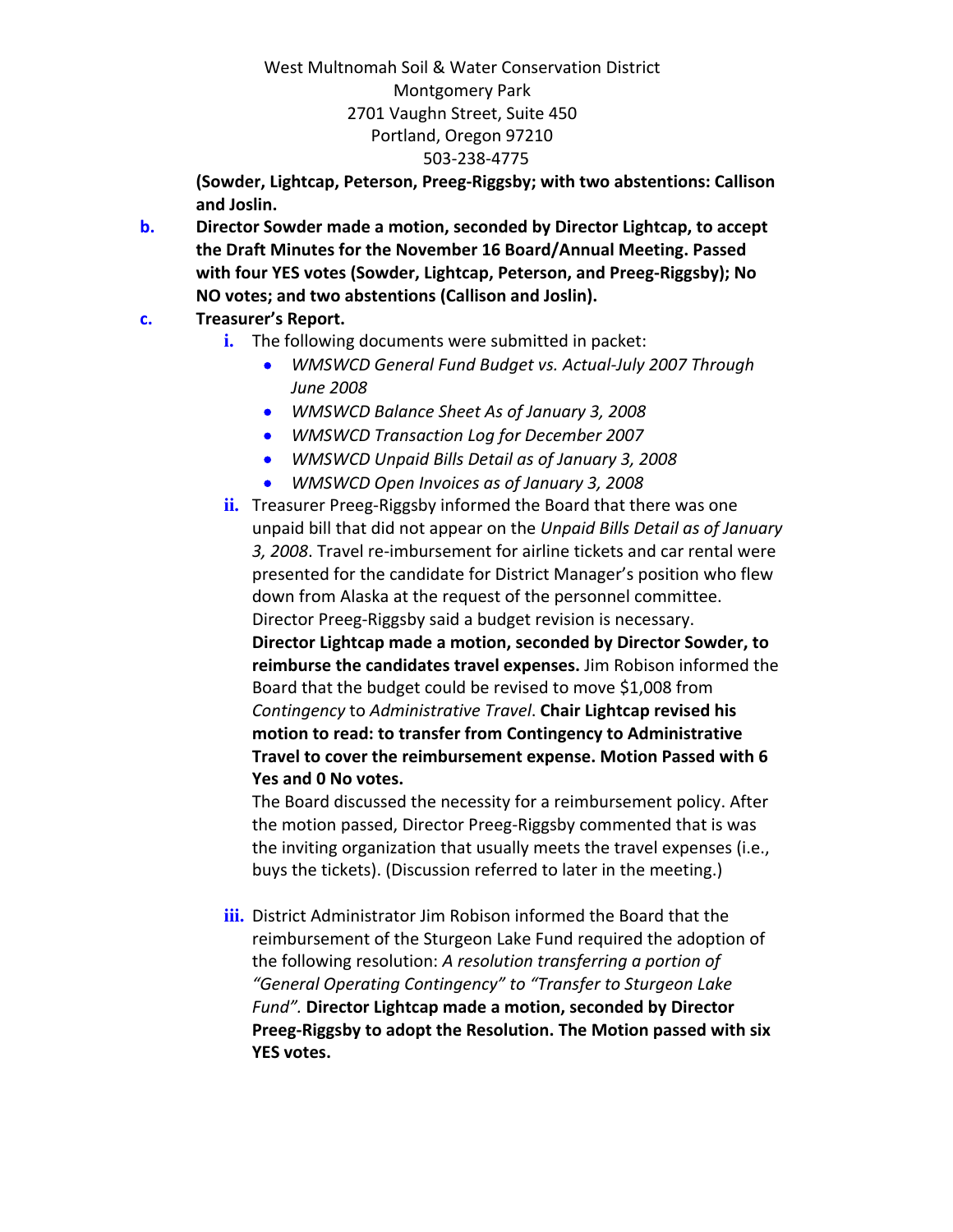[The Board suspended the regular meeting to enter *executive session at* 6:40 p.m. for the purpose posted in the Agenda "ORS 192.660(2)(a), 192.660(7) Re: Hire of District Manager"**]**

Meeting reconvened.

### **5. Directors Reports**

- **a.** Director Preeg‐Riggsby announces a Tryon Creek Watershed Council and Friends of Tryon Creek sponsored Conservation and erosion control workshop on Saturday January 26, 2008.
- **b.** Jim Announces that the District owes \$700.00 in OACD annual dues; and OACD encourages Districts to pay more if they can. The Board agrees to pay \$700.00 dues.
- **c.** Jim brings to the attention of the Board the 2008 Budget Process Calendar (coming up soon). [See document *West Multnomah Soil & Water conservation District Budget Calendar Draft (01/03/08)]*
- **d.** Director Joslin reported on the ESCO/Sauvie Island landfill expansion. Conditional use permit status. Jeff reported that his group had submitted three hundred pages of comment to the Public Record and that fifty other comments had been received by Multnomah County. He also reported that the City of Portland possibly could consider his four Hundred and fifty feet of shoreline as an environmental mitigation site for North Portland Harbor.
- **e.** Associate Director John Eccles suggested that he report on the Sauvie Island shore erosion workshop and Sauvie Island shore erosion group at the next regularly scheduled board meeting.
- **f.** District Administrator submitted a written staff Report entitled: *1/3/2008 Staff Report ‐ November/December 2007 – submitted by Jim Robison*.
- **g.** Jim Robison also distributed the WMSWCD newsletter: *District News West Multnomah Soil & Water Conservation District, Vol. 1, Issue 1 – December 2007* prepared by District Staff Sanjane Ceesay.
- **h.** NRCS District Conservationist Steve Fedje submitted a written entitled *DC Report – NRCS Activities – December 2007* outlining EQIP,CSP, WHIP, and other program activities

### **6. Old Business**

#### **7. New Business**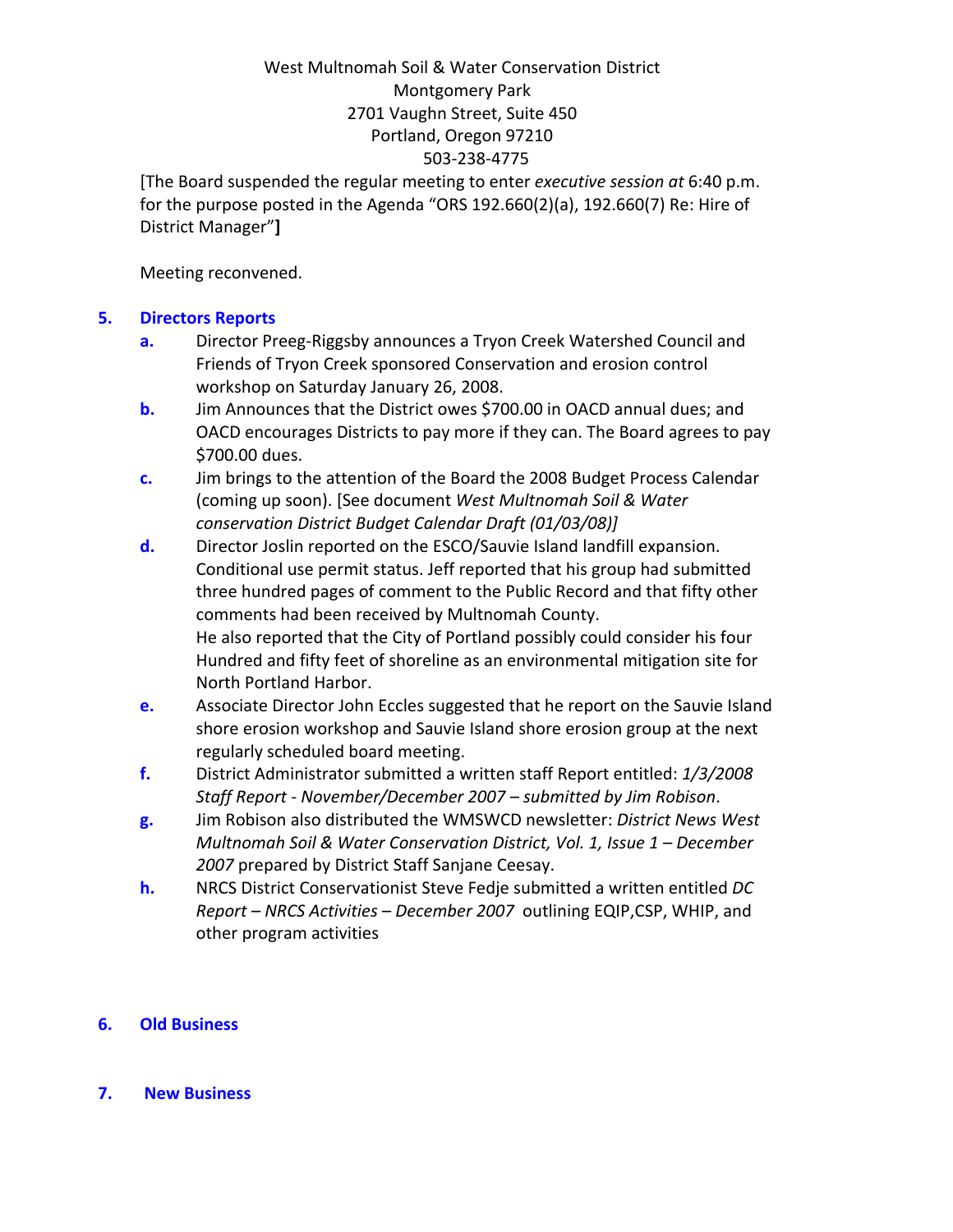**a.** Decision to support the choice of the personnel committee for District Manager

**Director Callison made a motion to accept the** *Letter of Agreement* **with Dick Springer as modified during discussion during the executive session.** [See Terri Preeg‐Riggsby email of revised document.<sup>1</sup> ] The Original *Letter of Agreement for Dick Springer created* written by Brian Lightcap after review by the personnel committee, dated 12/07/07, was modified in two areas:

- i. The two \$5,000 performance incentive salary increases at 6 months and one year.
	- a. Old Language: "The initial performance evaluation will also be at 6 months to determine whether your salary shall be increased by \$5000. There will be a second evaluation at one year from your start date to determine increasing your salary by an additional \$5000. Annual salary and/or cost of living increases will be based upon subsequent reviews will be once per year."
	- b. New Language: The initial performance evaluation will also be at 6 months to determine whether your salary shall be increased. There will be a second evaluation at one year from your start date to consider increasing your salary further. Annual salary and/or cost of living increases will be based upon subsequent reviews, once per year. Specific performance criteria, and specific associated salary increases, will be further established over the first 180 days of employment by the Board
- ii. And, the sentence referring to a "vehicle allowance policy" (See: *Notes from executive session of WMSWCD Board meeting of January 3.doc<sup>2</sup>*
	- a. Old Language: "Further, we agreed that we will *negotiate* a vehicle allowance policy."
	- b. New Language: "Further, we agreed that we will **consider** a vehicle allowance policy."

### **Motion Passed with Six YES votes (unanimous).**

**iii.** Dick Springer accepts revised Letter of Agreement.

# **b.** Decision to be a PERS employer

## [See document: *A Resolution selecting OPSRP Membership for West Multnomah SWCD*]

**Director Lightcap made a motion, seconded by Director Sowder to approve the resolution** *A Resolution selecting OPSRP Membership for West Multnomah SWCD***.** Decision regarding health benefit and life insurance [See document: *A Resolution Adopting Employee Benefits for West Multnomah SWED*.] **Passed with six YES votes (unanimous).**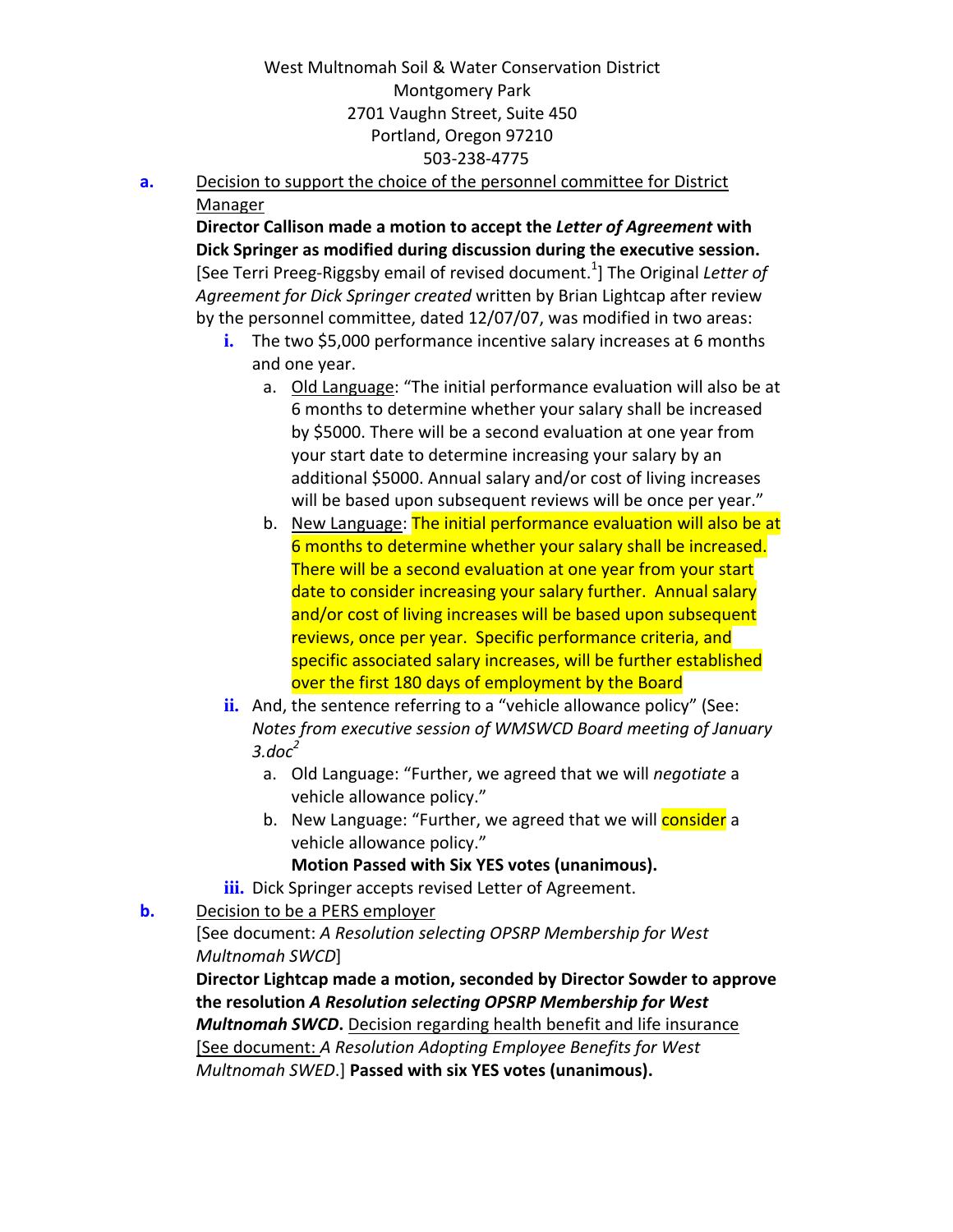- **c. Director Lightcap made a motion, seconded by Director Joslin, to adopt the document:** *A Resolution Adopting Employee Benefits for West Multnomah SWCD***. Passed with five YES Votes (Sowder, Lightcap, Callison, Joslin, and Preeg‐Riggsby) and one NO vote (Peterson).**
- **d.** Budget Revisions [See document: *WMSWCD Salary Detail –FY 07‐08*.]
- **e. Director Lightcap made a motion, seconded by Director Callison, to adopt the document** *WMSWCD Salary Detail –FY 07‐08* **with The difference between** *Total Personal Services adopted* **of 197,000 and** *Total Personal Services Proposed* **of 186,000 (\$11,000put into** *Program Assistants***. Passed with five YES Votes (Sowder, Lightcap, Callison, Joslin, and Preeg‐Riggsby) and one NO vote (Peterson).**

### **8. Non‐Agenda items**

**a.** Discussion RE: erosion workshop and local input

[See email from Peter Donovan; 1/5/2008 8:51:09 AM; The Soil Carbon Opportunity: Portland, Jan 18 and 19; and Callison email: 12/28/2007 2:54:10 PM; Attn: Request Hosting of Soil Carbon Workshop] Director Callison proposes to the district that WMSWCD (and others) co‐ host/sponsor an additional workshop utilizing the above subject and speakers on Jan. 17 or Jan. 20.

Board endorses the PSU workshops (Jan 18, 19, 2008) and the establishment of a *carbon land bank*; but decided timeline is too short to sponsor and get sufficient attendees to a second workshop.

# **9. Confirm next meeting date and location and adjourn**

Next regularly scheduled meeting: February 19, 2008 at Montgomery Park

List of Documents:

- Agenda for January 3, 2008 WMSWCD Board of Directors Monthly meeting.
- Staff Report: *1/3/2008 Staff Report (November/December 2007 – submitted by Jim Robison*
- NRCD Report: *DC Report – NRCS Activities – December 2007* outlining EQIP,CSP, WHIP, and other program activities
- Minutes:
	- *Draft WMSWCD Minutes 11‐16‐07*
	- *Draft WMSWCD Minutes 09‐18‐07*
	- And *Draft WMSWCD Minutes 09‐18‐07 tpr edits.doc*
- The following financial documents:
	- WMSWCD General Fund Budget vs. Actual‐July 2007 through June 2008